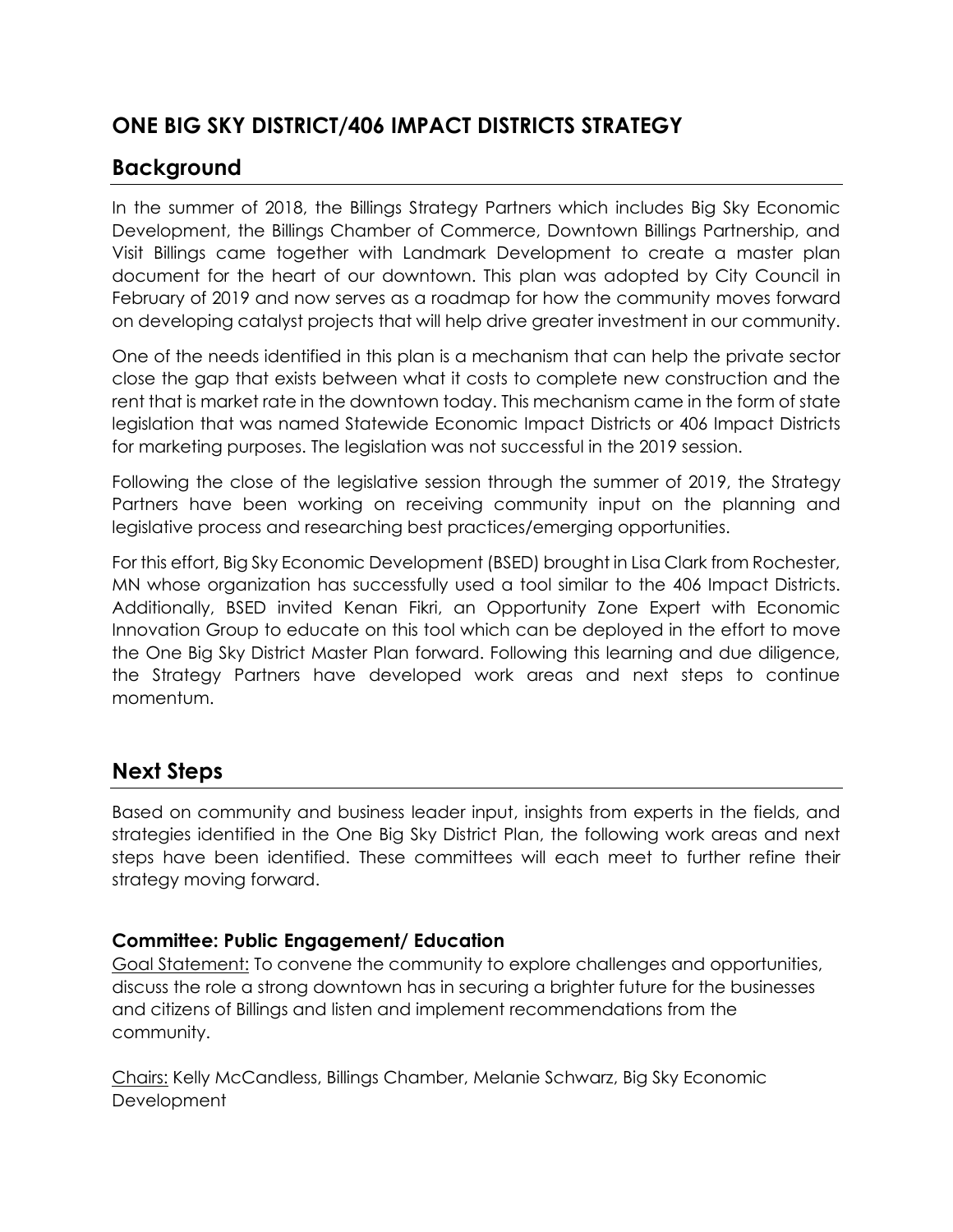Initiatives:

- Provide education on best practices from other communities
- Develop Outreach & Education Plan to ensure inclusive, effective engagement using all mediums
- Review existing branding and messaging for One Big Sky District
	- o Define simple messaging points for both brands and separating the two efforts to make each digestible
	- o Develop branding and positioning strategy along with brand and language standards and needed messaging materials such as website updates & collateral
- Maintain Data/Trends that relate to the "Why" for strategic community investment

### *406 Impact Districts/ Next Generation Economic Development Tools*

Goal Statement: To refine the draft legislation based on state-wide input and strategize for a 2021 legislative effort.

Chairs: Steve Arveschoug, Big Sky Economic Development, Dan Brooks, Billings Chamber of Commerce, Kevin Iffland, City of Billings

Initiatives:

- Participate in the Montana Economic Developers working group on Economic Development Tools (Montana Economic Developers Association driven)
- Receive and compile input from the lobbying team to understand best route forward from their perspective
- Develop State-Wide working group on legislative tool
- Meet with regional legislators for feedback and to discuss next 18 months

### *One Big Sky District Plan Implementation*

Goal Statement: To facilitate discussions and provide resources on tools/funding available to gain traction on catalyst projects identified in the planning document.

Chairs: Katy Easton, Downtown Billings Alliance, Allison Corbyn, Big Sky Economic Development, Andy Zoeller, City Finance Director

#### Initiatives:

- Opportunity Zones
	- o Research other community's approach to attracting funds (prospectus, online mapping, etc.)
	- o Collaborate with State and other communities to elevate Montana as a place to invest.
- Identifying first Catalyst Project